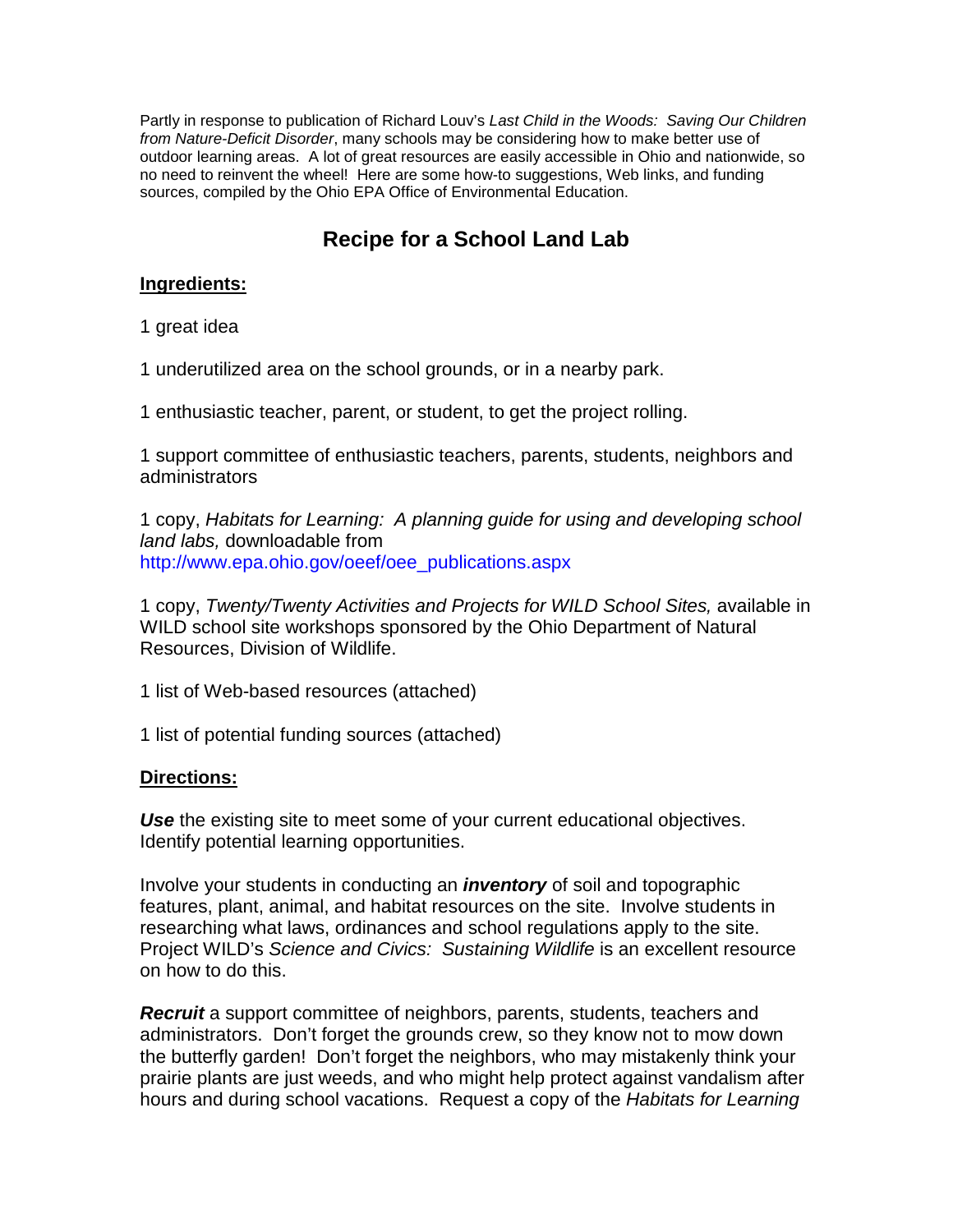video from **oeef@epa.state.oh.us**, it's a good tool for explaining to the PTO and others just how valuable outside learning can be.

*Enhance* the existing site as needs arise: e.g., attend to poison ivy, pick up litter, mulch muddy areas, hang a bird feeder.

*Check out* what they did over there, on the attached list of Web-based resources. The Michigan State University's 4-H children's garden is a wonderful source of inspiration and ideas, and some existing school land labs around Ohio have developed great Web sites. If there's no room on the school grounds, contact your local parks. The City of Toledo Department of Parks, Recreation and Forestry developed school land labs in city parks, and a terrific "Park It!" curriculum. Contact Dennis Garvin at 419/936-2876 for advice.

**Develop** a long-range plan for that matches site development with the overall curriculum. Check out the integrated and subject-specific activities for science, math, social studies, language arts, art and music, health and physical education in *Habitats for Learning*. Keep notes on how and why you did what you did, for a Land Lab User's Manual.

*Seek donations* of materials and labor from parents, students, local businesses, and even eagle scouts. *Apply for grants* if needed, from some of the sources on the attached list of funding sources.

*Measure, dig, plant, observe. Season* with changing weather, wildlife and vegetation. Complete the User's Manual for new teachers and students coming to the school.

*Enjoy!*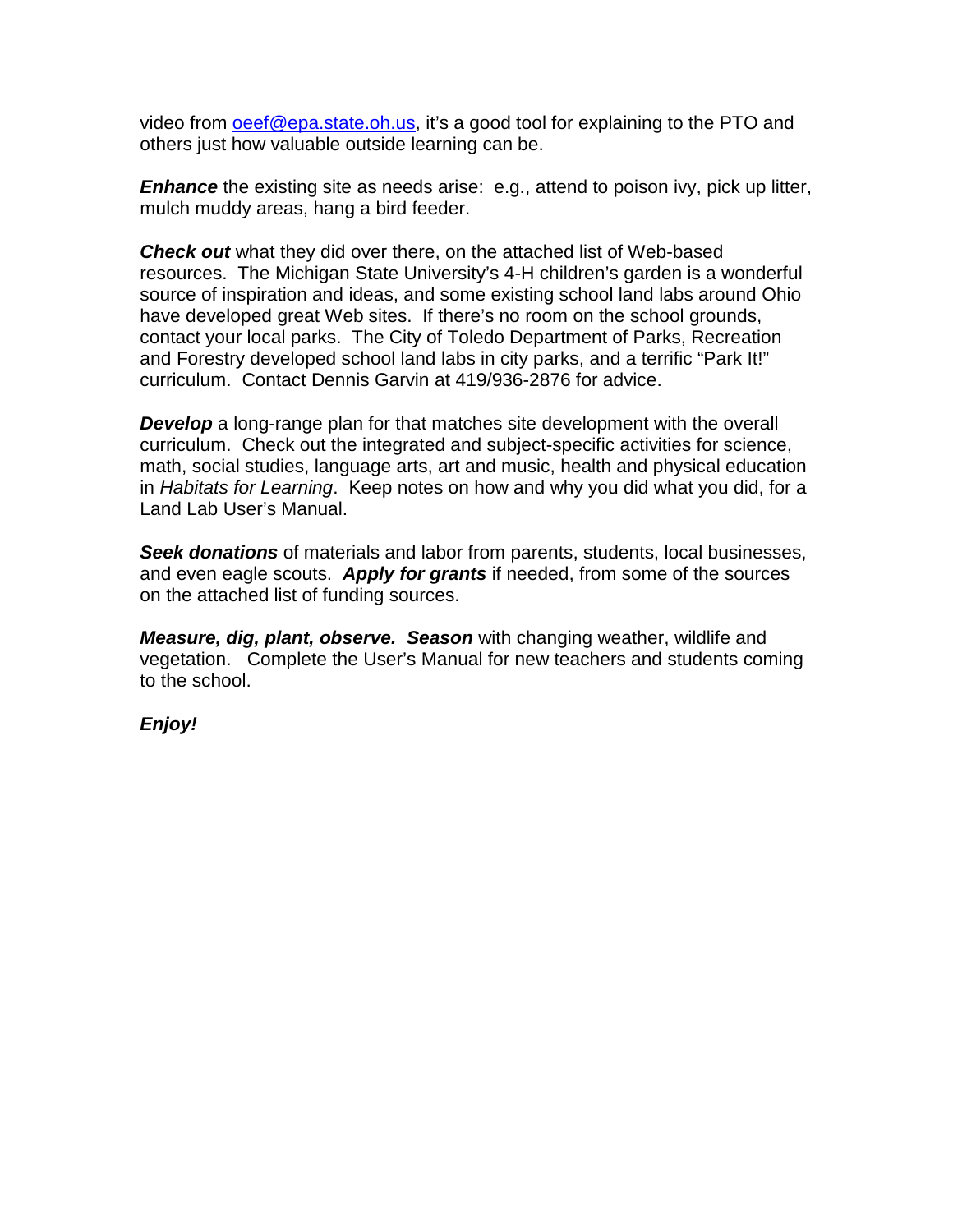## **Web Resources on Outdoor Classrooms and Wildlife Gardens**

4-H Garden at Michigan State University <http://4hgarden.msu.edu/tour/overview.html>

Chester Elementary land lab near Wooster, Ohio [www.northwestern-wayne.k12.oh.us/Chester/Landlab/main2.html](http://www.northwestern-wayne.k12.oh.us/Chester/Landlab/main2.html)

Classroom Feeder Watch at Cornell<http://birds.cornell.edu/cfw/>

Granny's Garden School http://www.grannysgardenschool.com/

Habitats for Learning: A Planning Guide for Using and Developing School Land Labs, http://www.epa.state.oh.us/oeef/habitat1.pdf

Identifying Ohio trees, from Ohio Public Library Information Network and Ohio Historical Society, <http://www.oplin.org/tree/>

Journey North<http://www.learner.org/jnorth/index.html>

Monarch Watch at University of Kansas [www.monarchwatch.org](http://www.monarchwatch.org/)

National Audubon Society – education resources for bird watching and habitat [www.audubon.org/educate/](http://www.audubon.org/educate/)

National Gardening Association, (includes grants), [www.kidsgardening.com](http://www.kidsgardening.com/)

National Wildlife Federation Schoolyard Habitats [www.nwf.org/schoolyardhabitats/](http://www.nwf.org/schoolyardhabitats/)

National Wildlife Federation Backyard Habitats [www.nwf.org/backyardwildlifehabitat/](http://www.nwf.org/backyardwildlifehabitat/)

North Carolina's Environmental Education Garden [www.ee.enr.state.nc.us/garden/gardenbackground.htm](http://www.ee.enr.state.nc.us/garden/gardenbackground.htm)

Ohio Division of Wildlife, wildlife diversity resources [www.ohiodnr.gov/wildlife/resources/default.htm](http://www.ohiodnr.gov/wildlife/resources/default.htm)

Project WILD grants and resources for Wild School Sites http://www.projectwild.org/WILDSchoolSites.htm and [www.dnr.ohio.gov/wildlife/Resources/wildschools/default.htm](http://www.dnr.ohio.gov/wildlife/Resources/wildschools/default.htm)

Raptors in the City (includes Cleveland peregrines) <http://raptorsinthecity.homestead.com/index.html>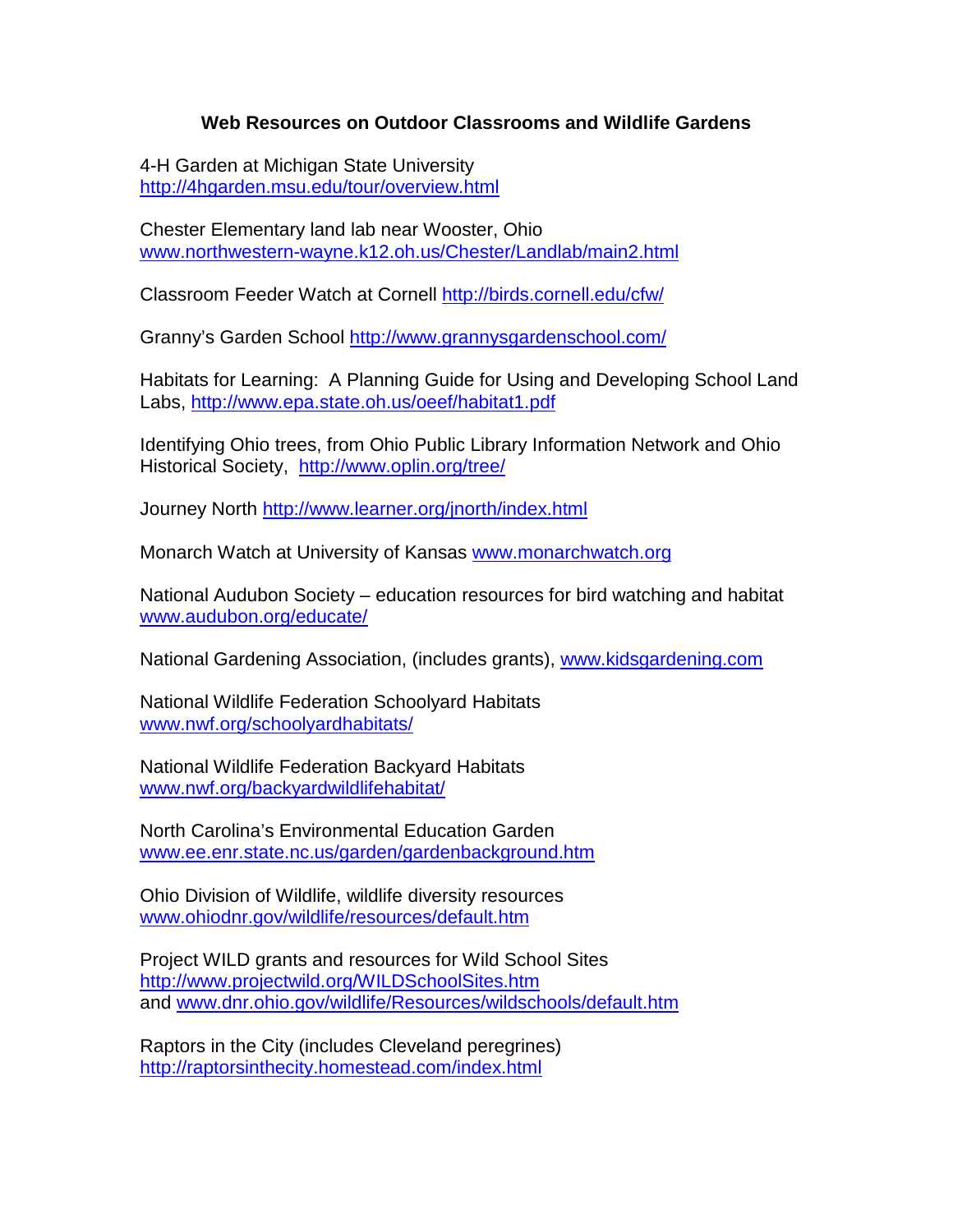### **Funding Sources for School Gardens and Outdoor Learning Areas** (updated 4/14)

Greenworks Grants of \$200 - \$2,000 are available from Project Learning Tree at the national level, for projects involving youth, adults in communities, with positive environmental effects. Someone trained in Project Learning Tree activities should be involved. www.plt.org Tip: Request a letter of support from Sue Wintering in the Ohio PLT office, 614-265-6657 or plt@dnr.state.oh.us

WILD School Sites grants of up to \$500 are available from the Ohio Department of Natural Resources, Division of Wildlife, with applications accepted between January 1 and May 31, www.wildohio.com , click on Wild Resources and then Educator Resources. At least one member of the project committee must have completed either Project WILD, Growing Up WILD or Science and Civics training. Tip: Submit early, only twenty are available.

National Fish and Wildlife Foundation, Five-Star Restoration Matching Grants Program award grants between \$5,000 and \$20,000 for wetland, riparian, or coastal habitat restoration projects that include education and community stewardship components. Deadline mid-February each year. Tip: work with partner organizations. http://www.epa.gov/wetlands/restore/5star/

Lowe's Outdoor Classroom Grant Program was created to provide outdoor, hands-on science education to students in grades K-12 and assist schools in enhancing their core curriculum in all subjects. This grant program was created to provide schools with additional resources to improve their science curriculum by engaging students in hands-on experiences outside the traditional classroom. All U.S. K-12 public schools are welcome to apply. http://www.toolboxforeducation.com/

Toyota Tapestry grants up to \$50,000 and mini grants up to \$2,500 are available to science teachers and administered by the National Science Teachers Association, http://www.nsta.org/pd/tapestry/?lid=tnav

American Honda Foundation Grants to K-12 and higher education programs in the fields of youth education (up to 21) and scientific education.

http://corporate.honda.com/america/philanthropy.aspx?id=ahf

Ohio Environmental Education Fund mini grants of \$500 - \$5,000 are offered by the Ohio EPA Office of Environmental Education, with application deadlines around January 15 and July 15 every year.

http://epa.ohio.gov/oee/EnvironmentalEducation.aspx Projects must show how education activities will align with Ohio's Academic Content Standards. Construction activities are not eligible. Larger grants up to \$50,000 are also